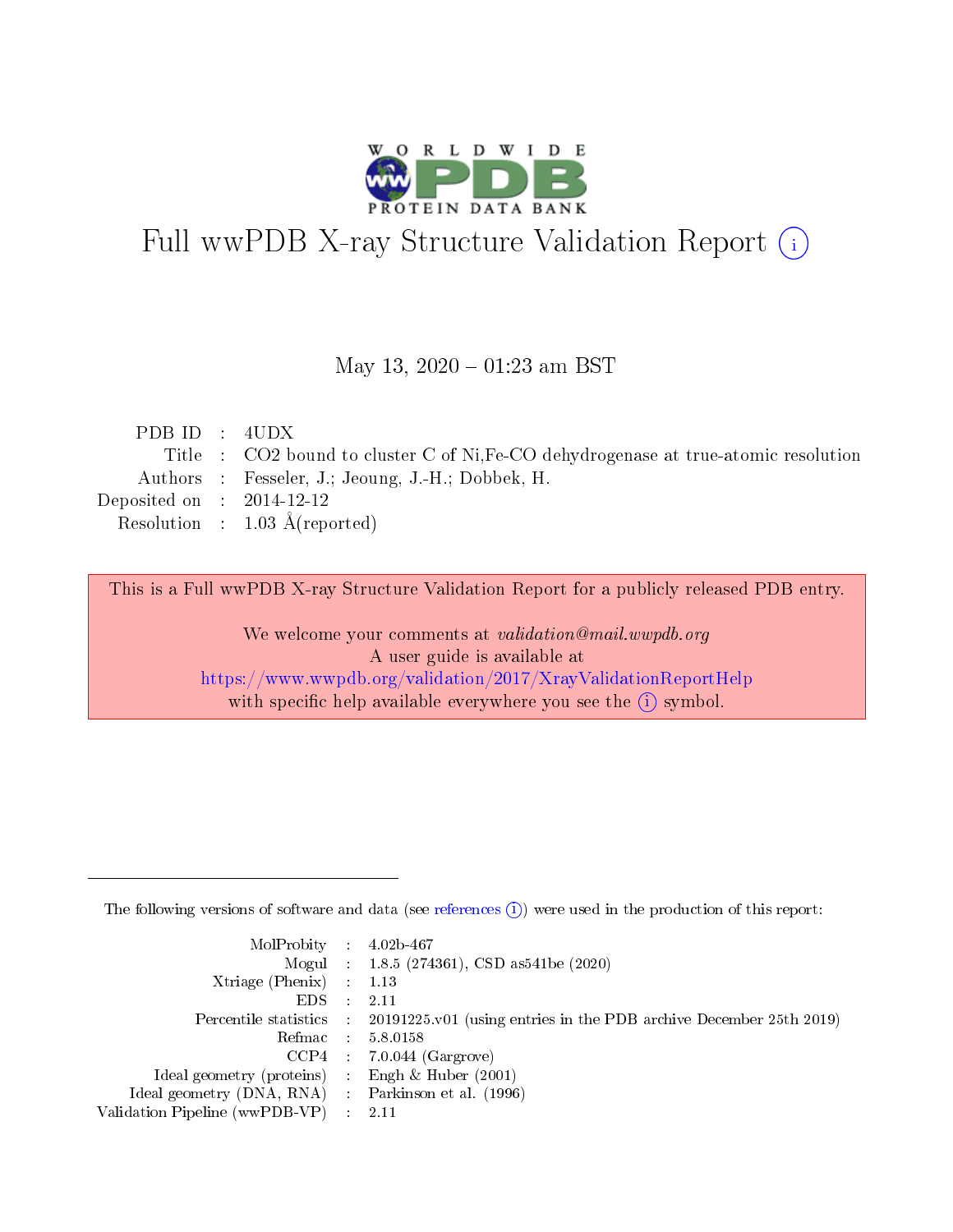## 1 [O](https://www.wwpdb.org/validation/2017/XrayValidationReportHelp#overall_quality)verall quality at a glance  $(i)$

The following experimental techniques were used to determine the structure: X-RAY DIFFRACTION

The reported resolution of this entry is 1.03 Å.

Percentile scores (ranging between 0-100) for global validation metrics of the entry are shown in the following graphic. The table shows the number of entries on which the scores are based.



| Metric                | Whole archive<br>$(\#\mathrm{Entries})$ | <b>Similar resolution</b><br>$(\#\text{Entries}, \text{resolution range}(\text{\AA}))$ |
|-----------------------|-----------------------------------------|----------------------------------------------------------------------------------------|
| $R_{free}$            | 130704                                  | $1596(1.10-0.98)$                                                                      |
| Clashscore            | 141614                                  | $1677(1.10-0.98)$                                                                      |
| Ramachandran outliers | 138981                                  | $1591(1.10-0.98)$                                                                      |
| Sidechain outliers    | 138945                                  | $1589(1.10-0.98)$                                                                      |
| RSRZ outliers         | 127900                                  | $1557(1.10-0.98)$                                                                      |

The table below summarises the geometric issues observed across the polymeric chains and their fit to the electron density. The red, orange, yellow and green segments on the lower bar indicate the fraction of residues that contain outliers for  $>=3, 2, 1$  and 0 types of geometric quality criteria respectively. A grey segment represents the fraction of residues that are not modelled. The numeric value for each fraction is indicated below the corresponding segment, with a dot representing fractions <=5% The upper red bar (where present) indicates the fraction of residues that have poor fit to the electron density. The numeric value is given above the bar.

| Mol | ${\bf Chain}$ | Length | Quality of chain |    |                  |
|-----|---------------|--------|------------------|----|------------------|
|     |               | 636    | 89%              | 8% | $\bullet\bullet$ |

The following table lists non-polymeric compounds, carbohydrate monomers and non-standard residues in protein, DNA, RNA chains that are outliers for geometric or electron-density-fit criteria:

|  |                             |      |  | Mol   Type   Chain   Res   Chirality   Geometry   Clashes   Electron density |
|--|-----------------------------|------|--|------------------------------------------------------------------------------|
|  | $6 \div 6$ $CO2$ $X \div 7$ | 1005 |  |                                                                              |

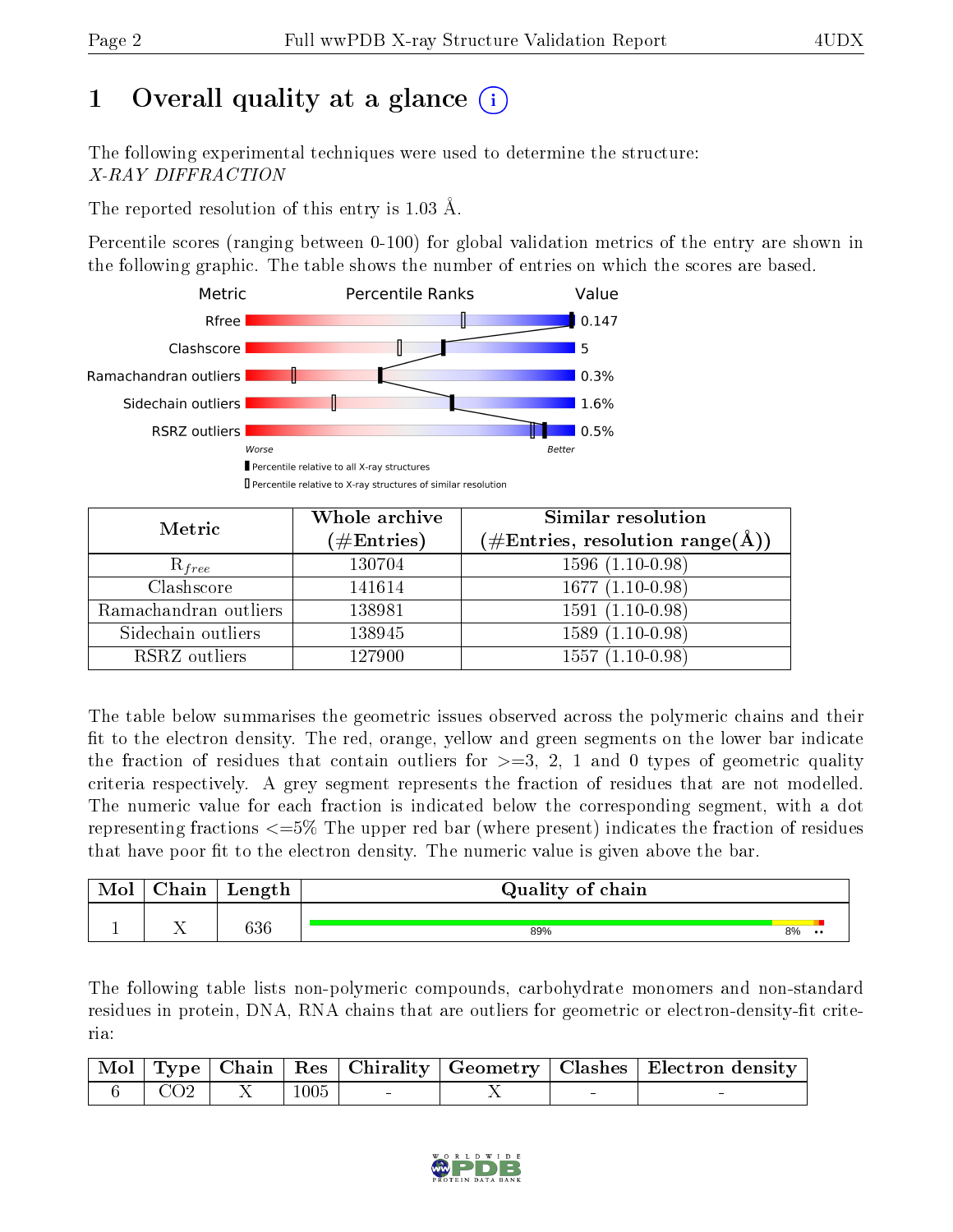# 2 Entry composition (i)

There are 7 unique types of molecules in this entry. The entry contains 10301 atoms, of which 4742 are hydrogens and 0 are deuteriums.

In the tables below, the ZeroOcc column contains the number of atoms modelled with zero occupancy, the AltConf column contains the number of residues with at least one atom in alternate conformation and the Trace column contains the number of residues modelled with at most 2 atoms.

Molecule 1 is a protein called CARBON MONOXIDE DEHYDROGENASE 2.

| Mol | Chain              | Residues |                           | Atoms |      |     |     | ZeroOcc | AltConf | $\lq$ Trace |  |
|-----|--------------------|----------|---------------------------|-------|------|-----|-----|---------|---------|-------------|--|
|     | $\mathbf{r}$<br>∡⊾ | 633      | Tota <sub>1</sub><br>9497 | 2984  | 4742 | 835 | 894 | 42      |         | ഹ<br>44     |  |

• Molecule 2 is IRON/SULFUR CLUSTER (three-letter code: SF4) (formula:  $Fe_4S_4$ ).



|  | $\text{Mol}$   Chain   Residues | Atoms |                  |  | $ZeroOcc$   AltConf |  |
|--|---------------------------------|-------|------------------|--|---------------------|--|
|  |                                 | Total | $F_{\mathsf{P}}$ |  |                     |  |

 $\bullet$  Molecule 3 is FE2/S2 (INORGANIC) CLUSTER (three-letter code: FES) (formula: Fe<sub>2</sub>S<sub>2</sub>).

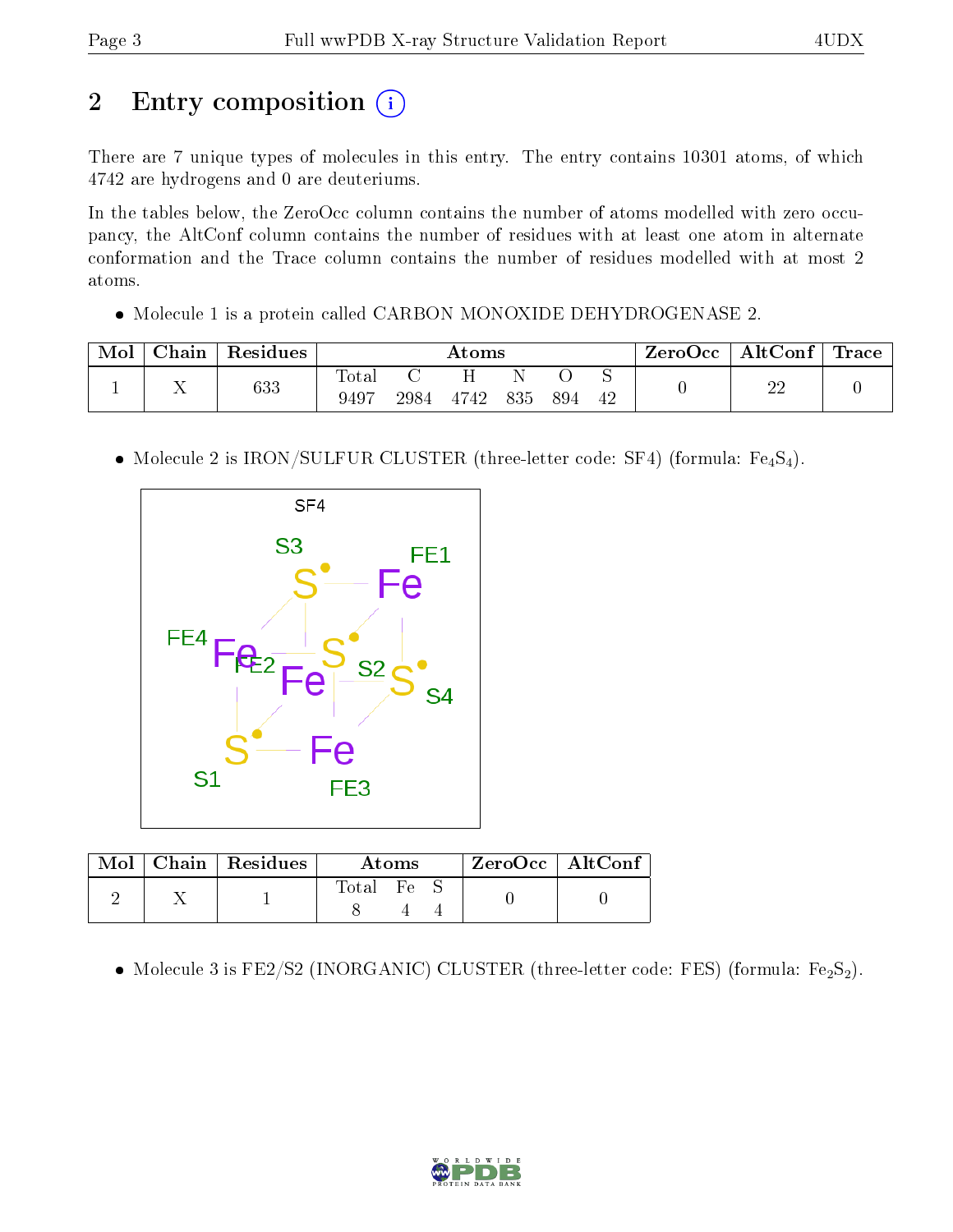

|  | $Mol$   Chain   Residues | Atoms       |                  |  | ZeroOcc   AltConf |  |
|--|--------------------------|-------------|------------------|--|-------------------|--|
|  |                          | $\rm Total$ | $F_{\mathbf{C}}$ |  |                   |  |

• Molecule 4 is  $FE(3)-NI(1)-S(4)$  CLUSTER (three-letter code: WCC) (formula:  $Fe<sub>3</sub>NiS<sub>4</sub>$ ).



| Mol | $\mid$ Chain $\mid$ Residues | Atoms       |  |  |  | $ZeroOcc \   \$ AltConf |
|-----|------------------------------|-------------|--|--|--|-------------------------|
|     |                              | Total Fe Ni |  |  |  |                         |
|     |                              |             |  |  |  |                         |

Molecule 5 is FE (II) ION (three-letter code: FE2) (formula: Fe).

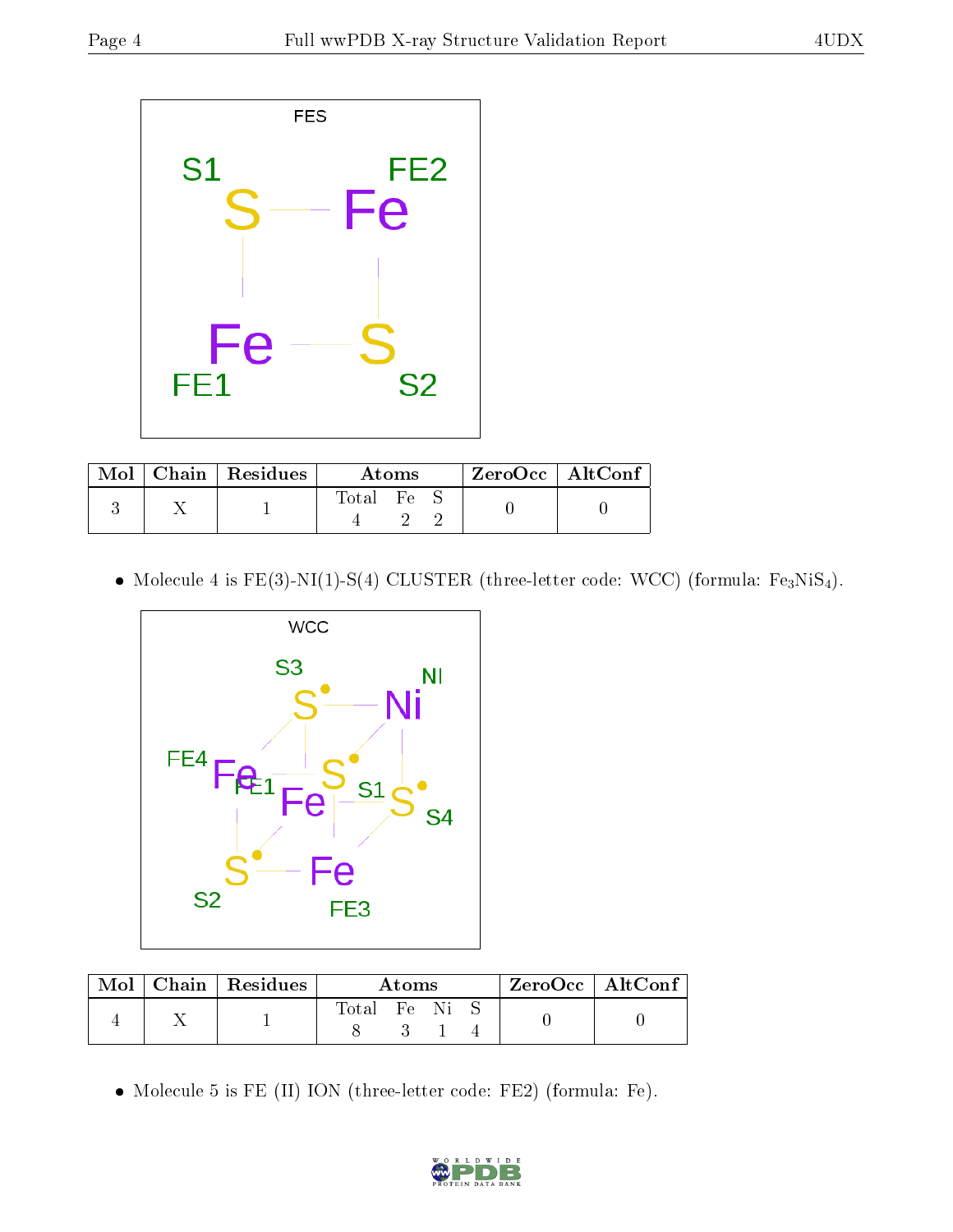|  | $\text{Mol}$   Chain   Residues | Atoms                     | $\vert$ ZeroOcc $\vert$ AltConf |  |
|--|---------------------------------|---------------------------|---------------------------------|--|
|  |                                 | $F_{\mathbf{P}}$<br>Total |                                 |  |

• Molecule 6 is CARBON DIOXIDE (three-letter code: CO2) (formula:  $CO<sub>2</sub>$ ).

| CO <sub>2</sub>                  |  |
|----------------------------------|--|
| $O = C = 0$ or<br>$\overline{C}$ |  |

|  | $\text{Mol}$   Chain   Residues | Atoms |  |  | $ZeroOcc \mid AltConf$ |  |
|--|---------------------------------|-------|--|--|------------------------|--|
|  |                                 | Total |  |  |                        |  |

 $\bullet\,$  Molecule 7 is water.

|  | Mol   Chain   Residues | Atoms | $^\shortparallel$ ZeroOcc $\mid$ AltConf $^\shortparallel$ |  |
|--|------------------------|-------|------------------------------------------------------------|--|
|  |                        | Total |                                                            |  |

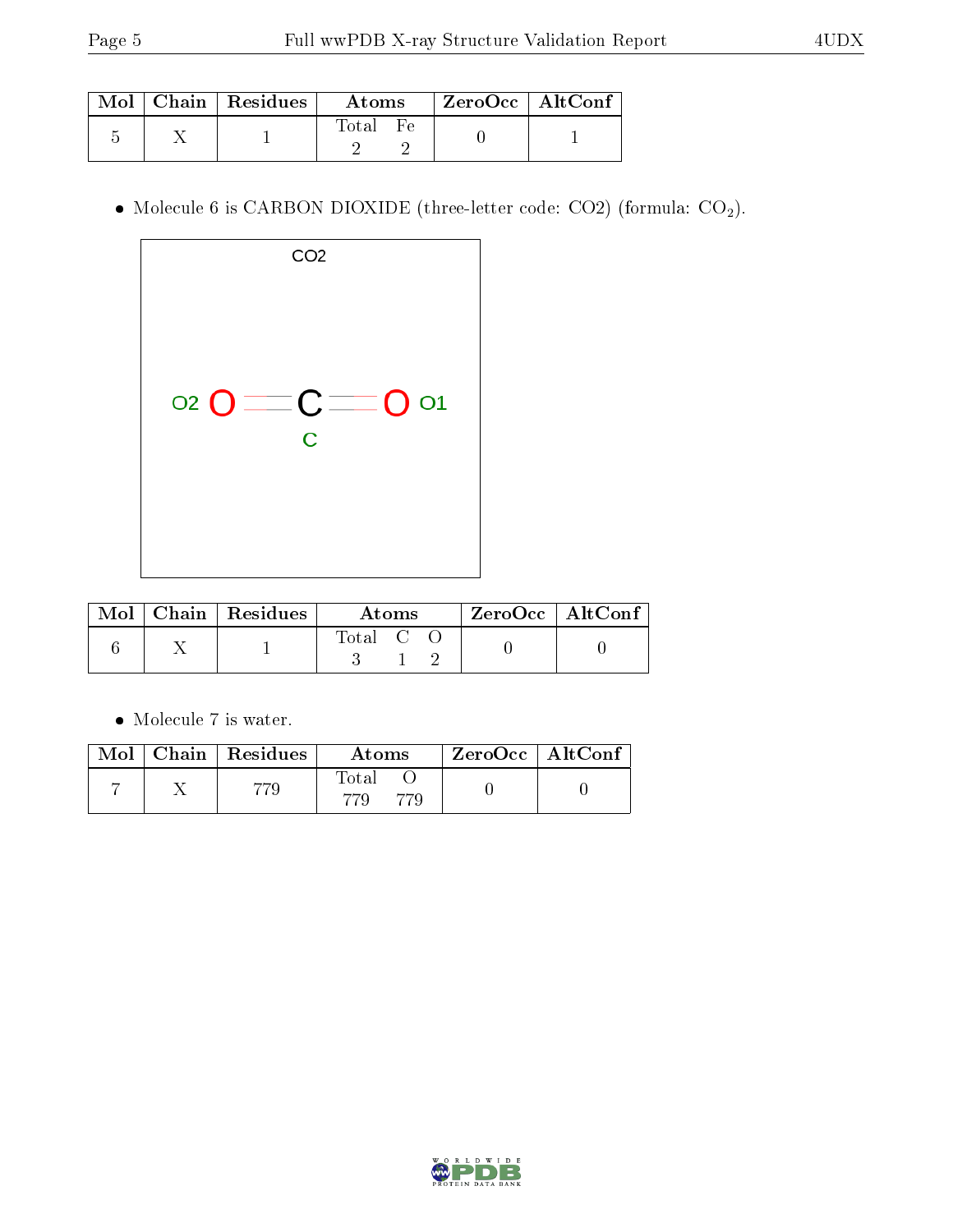## 3 Residue-property plots  $(i)$

These plots are drawn for all protein, RNA and DNA chains in the entry. The first graphic for a chain summarises the proportions of the various outlier classes displayed in the second graphic. The second graphic shows the sequence view annotated by issues in geometry and electron density. Residues are color-coded according to the number of geometric quality criteria for which they contain at least one outlier: green  $= 0$ , yellow  $= 1$ , orange  $= 2$  and red  $= 3$  or more. A red dot above a residue indicates a poor fit to the electron density (RSRZ  $> 2$ ). Stretches of 2 or more consecutive residues without any outlier are shown as a green connector. Residues present in the sample, but not in the model, are shown in grey.

• Molecule 1: CARBON MONOXIDE DEHYDROGENASE 2



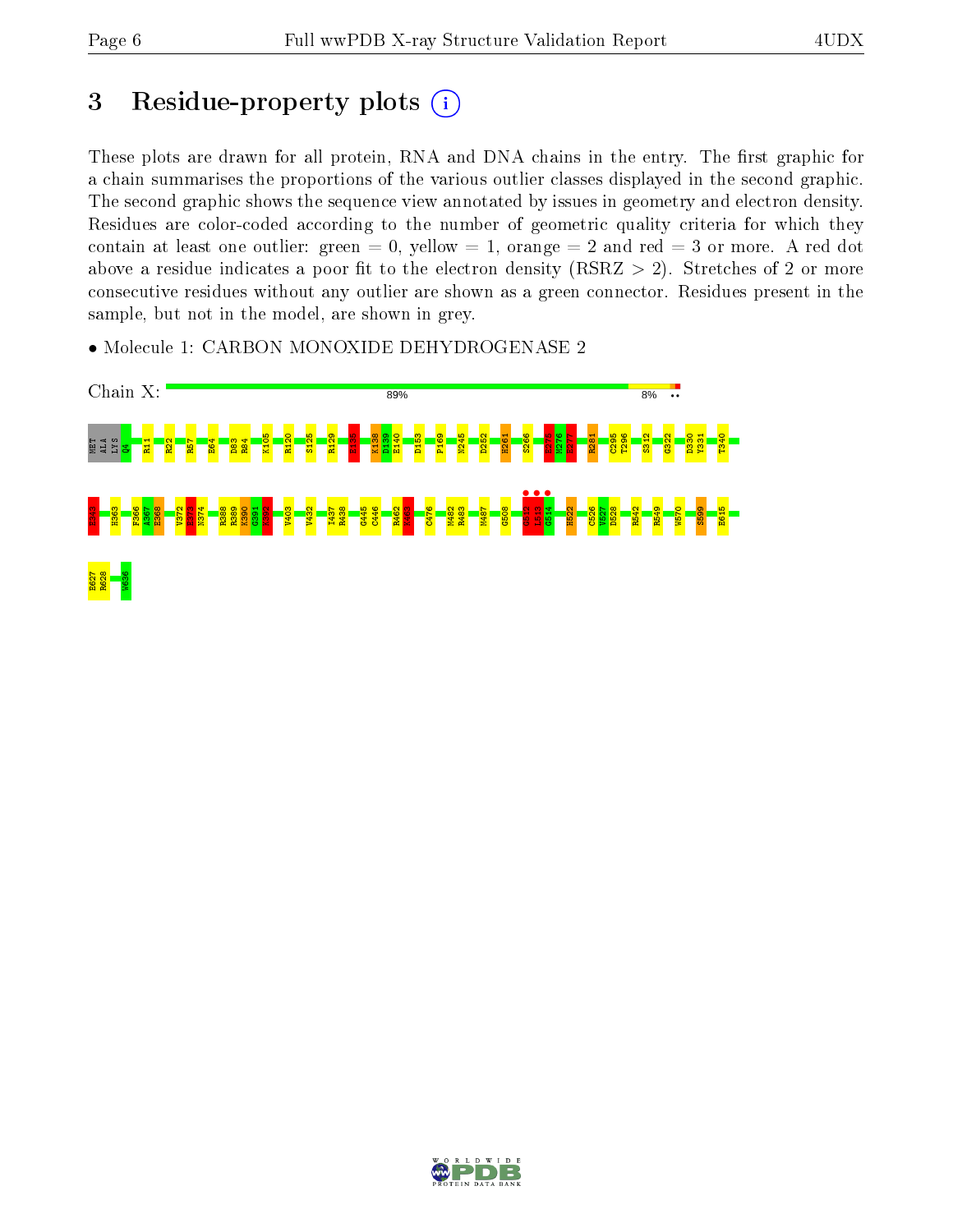## 4 Data and refinement statistics  $(i)$

| Property                                                             | Value                                             | Source     |
|----------------------------------------------------------------------|---------------------------------------------------|------------|
| Space group                                                          | C 1 2 1                                           | Depositor  |
| Cell constants                                                       | $112.52\text{\AA}$<br>74.87Å<br>$71.08\text{\AA}$ | Depositor  |
| a, b, c, $\alpha$ , $\beta$ , $\gamma$                               | $111.26^{\circ}$ 90.00°<br>$90.00^{\circ}$        |            |
| Resolution $(A)$                                                     | 50.00<br>$-1.03$                                  | Depositor  |
|                                                                      | 35.34<br>$-1.03$                                  | <b>EDS</b> |
| % Data completeness                                                  | $93.1 (50.00 - 1.03)$                             | Depositor  |
| (in resolution range)                                                | $98.0(35.34-1.03)$                                | <b>EDS</b> |
| $R_{merge}$                                                          | 0.05                                              | Depositor  |
| $\mathrm{R}_{sym}$                                                   | (Not available)                                   | Depositor  |
| $\langle I/\sigma(I) \rangle^{-1}$                                   | $1.00$ (at $1.03\text{\AA}$ )                     | Xtriage    |
| Refinement program                                                   | SHELXL 14                                         | Depositor  |
| $R, R_{free}$                                                        | 0.132, 0.157                                      | Depositor  |
|                                                                      | $0.127$ ,<br>0.147                                | DCC        |
| $R_{free}$ test set                                                  | 13236 reflections $(5.00\%)$                      | wwPDB-VP   |
| Wilson B-factor $(A^2)$                                              | 9.0                                               | Xtriage    |
| Anisotropy                                                           | 0.165                                             | Xtriage    |
| Bulk solvent $k_{sol}(e/\mathring{A}^3)$ , $B_{sol}(\mathring{A}^2)$ | 0.41, 84.4                                        | <b>EDS</b> |
| L-test for twinning <sup>2</sup>                                     | $< L >$ = 0.50, $< L^2 >$ = 0.34                  | Xtriage    |
| Estimated twinning fraction                                          | No twinning to report.                            | Xtriage    |
| $F_o, F_c$ correlation                                               | 0.99                                              | <b>EDS</b> |
| Total number of atoms                                                | 10301                                             | wwPDB-VP   |
| Average B, all atoms $(A^2)$                                         | 18.0                                              | wwPDB-VP   |

Xtriage's analysis on translational NCS is as follows: The largest off-origin peak in the Patterson function is  $5.30\%$  of the height of the origin peak. No significant pseudotranslation is detected.

<sup>&</sup>lt;sup>2</sup>Theoretical values of  $\langle |L| \rangle$ ,  $\langle L^2 \rangle$  for acentric reflections are 0.5, 0.333 respectively for untwinned datasets, and 0.375, 0.2 for perfectly twinned datasets.



<span id="page-6-1"></span><span id="page-6-0"></span><sup>1</sup> Intensities estimated from amplitudes.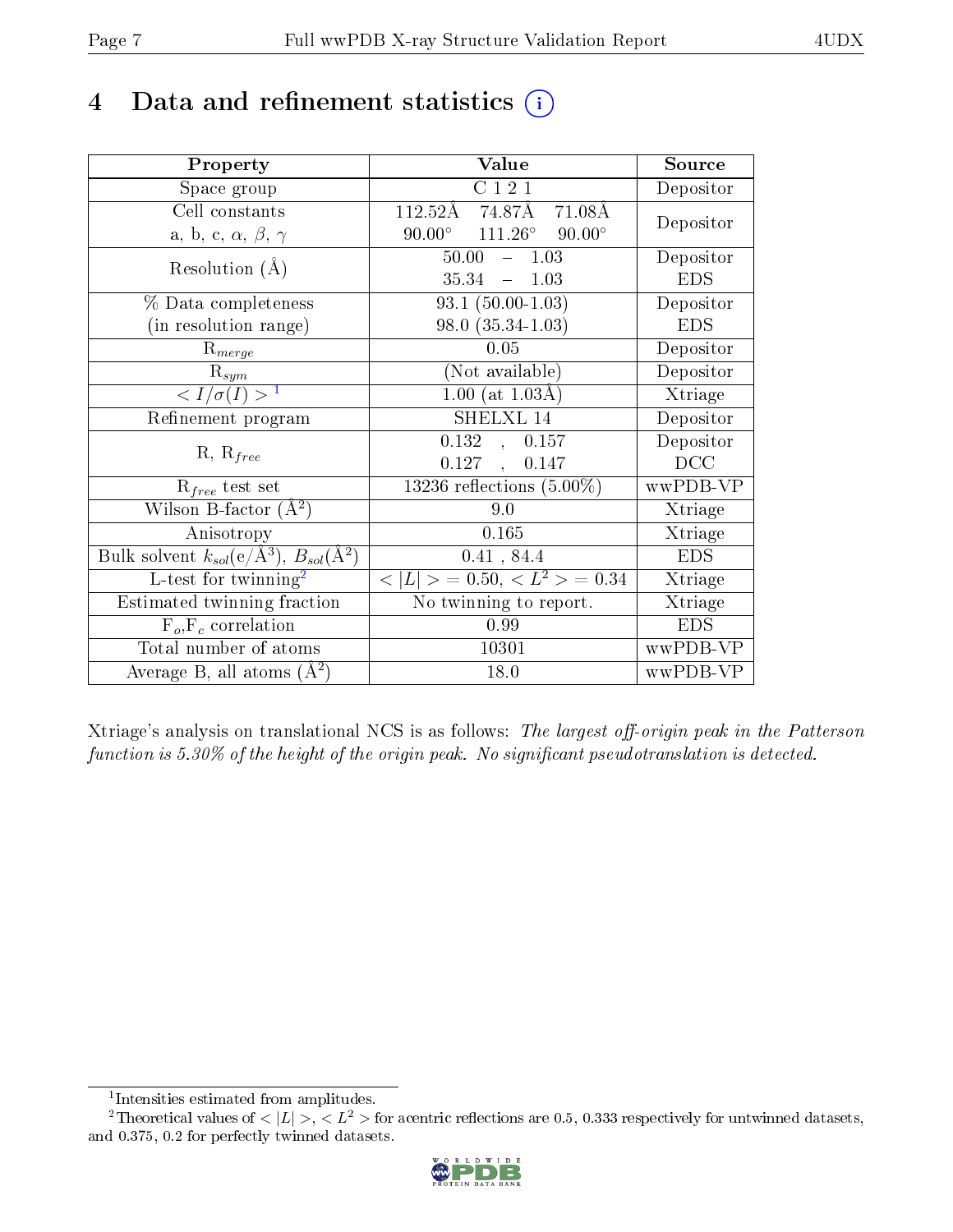## 5 Model quality  $(i)$

### 5.1 Standard geometry (i)

Bond lengths and bond angles in the following residue types are not validated in this section: SF4, CO2, FE2, WCC, FES

The Z score for a bond length (or angle) is the number of standard deviations the observed value is removed from the expected value. A bond length (or angle) with  $|Z| > 5$  is considered an outlier worth inspection. RMSZ is the root-mean-square of all Z scores of the bond lengths (or angles).

|               | Bond lengths |                  | Bond angles |                  |
|---------------|--------------|------------------|-------------|------------------|
| $Mol$   Chain | <b>RMSZ</b>  | # $ Z  > 5$      | RMSZ        | # Z  > 5         |
|               | 2.96         | $16/4891(0.3\%)$ | 2.23        | $79/6643(1.2\%)$ |

Chiral center outliers are detected by calculating the chiral volume of a chiral center and verifying if the center is modelled as a planar moiety or with the opposite hand.A planarity outlier is detected by checking planarity of atoms in a peptide group, atoms in a mainchain group or atoms of a sidechain that are expected to be planar.

|  | $\mid$ Mol $\mid$ Chain $\mid$ #Chirality outliers $\mid$ #Planarity outliers $\mid$ |
|--|--------------------------------------------------------------------------------------|
|  |                                                                                      |

Mol | Chain | Res | Type | Atoms |  $Z$  | Observed( $\AA$ ) | Ideal( $\AA$ ) 1 | X | 275 | GLU | CD-OE2 | 70.42 | 2.03 | 1.25 1 | X | 135 | GLU | CD-OE1 | 70.35 | 2.03 | 1.25 1 | X | 275 | GLU | CD-OE1 | 70.21 | 2.02 | 1.25  $1 \mid X \mid 343 \mid \text{GLU} \mid \text{CD-OE1} \mid 69.96 \mid 2.02 \mid 1.25$ 1 | X | 281 | ARG | CZ-NH2 | 64.83 | 2.17 | 1.33  $1 \mid X \mid 373 \mid \text{GLU} \mid \text{CG-CD} \mid 58.42 \mid 2.39 \mid 1.51$ 1 | X | 281 | ARG | CZ-NH1 | 56.29 | 2.06 | 1.33 1 | X | 512 | GLY | C-O | 47.26 | 1.99 | 1.23 1 | X | 513 | LEU | CA-CB | 37.48 | 2.40 | 1.53 1 | X | 390 | LYS | CD-CE | 36.15 | 2.41 | 1.51 1 | X | 392 | LYS | CD-CE | 35.93 | 2.41 | 1.51 1 | X | 138 | LYS | CD-CE | 35.81 | 2.40 | 1.51 1 | X | 463 | LYS | CE-NZ | 30.62 | 2.25 | 1.49 1 | X | 138 | LYS | CE-NZ | 30.23 | 2.24 | 1.49  $1 \mid X \mid 281 \mid \text{ARG} \mid \text{NE-CC} \mid -15.32 \mid 1.13 \mid 1.33$ 1 | X | 599 | SER | CB-OG | -7.50 | 1.32 | 1.42

All (16) bond length outliers are listed below:

All (79) bond angle outliers are listed below:

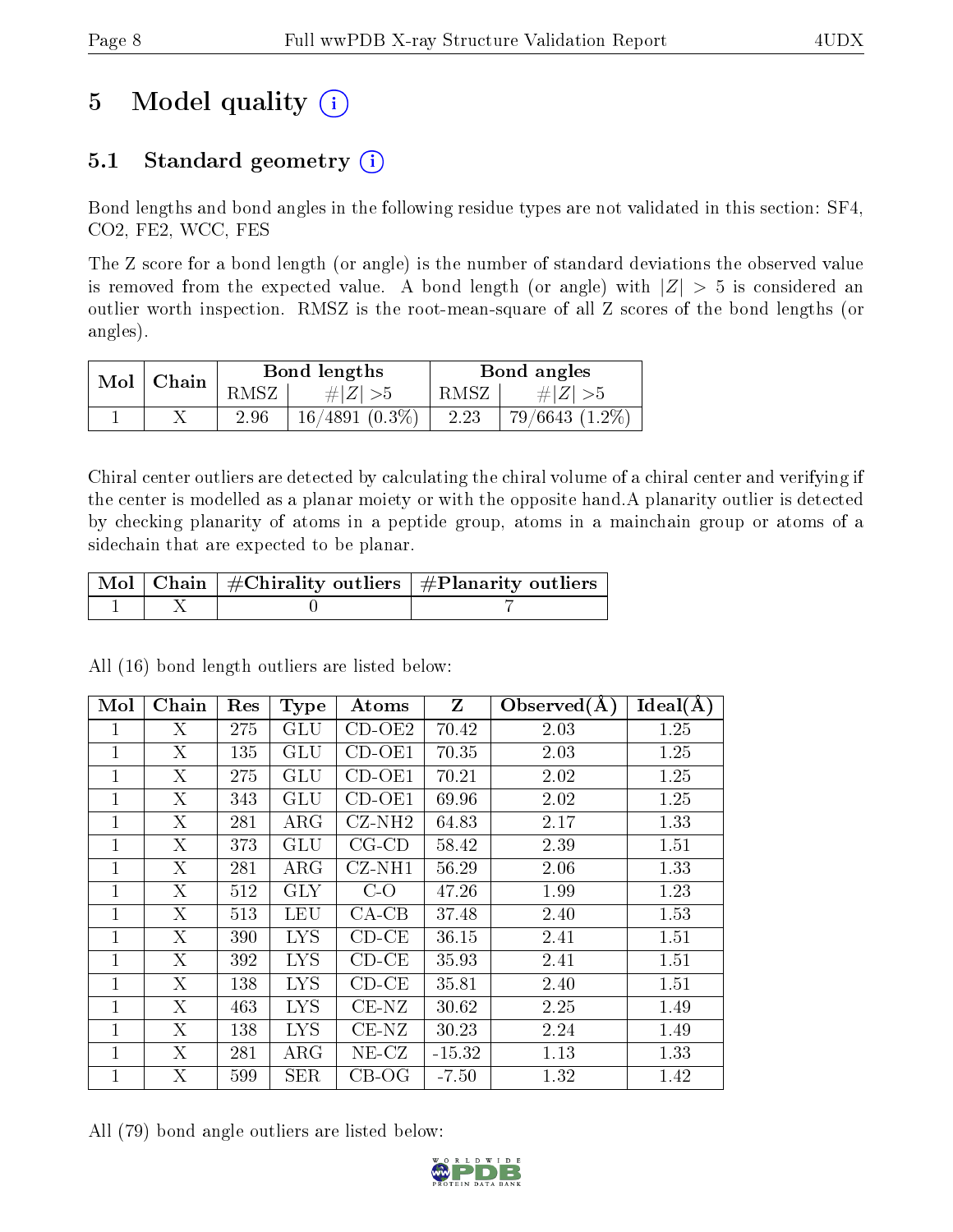| Mol          | Chain                     | Res     | <b>Type</b>             | Atoms                                 | Z        | Observed $(°)$ | Ideal $(°)$ |
|--------------|---------------------------|---------|-------------------------|---------------------------------------|----------|----------------|-------------|
| $\mathbf{1}$ | X                         | 281     | $\overline{\rm{ARG}}$   | $\overline{\text{NE- CZ-NH1}}$        | 113.91   | 177.25         | 120.30      |
| $\mathbf{1}$ | $\overline{\mathrm{X}}$   | 275     | GLU                     | OE1-CD-OE2                            | $-45.73$ | 68.42          | 123.30      |
| $\mathbf{1}$ | $\mathbf X$               | 281     | ARG                     | NH1-CZ-NH2                            | $-39.21$ | 76.27          | 119.40      |
| $\mathbf{1}$ | $\overline{\mathrm{X}}$   | 281     | ARG                     | NE-CZ-NH <sub>2</sub>                 | $-38.62$ | 100.99         | 120.30      |
| $\mathbf{1}$ | X                         | 343     | <b>GLU</b>              | OE1-CD-OE2                            | $-32.57$ | 84.21          | 123.30      |
| $\mathbf{1}$ | $\overline{\mathrm{X}}$   | 135     | GLU                     | $OE1$ -CD-OE2                         | $-32.39$ | 84.43          | 123.30      |
| $\mathbf{1}$ | $\mathbf X$               | 512     | <b>GLY</b>              | $O$ $C$ - $N$                         | $-14.95$ | 98.78          | 122.70      |
| $\mathbf{1}$ | $\overline{\mathrm{X}}$   | 138     | <b>LYS</b>              | $CD-CE-NZ$                            | $-14.91$ | 77.41          | 111.70      |
| $\mathbf{1}$ | $\overline{\mathrm{X}}$   | 281     | $\overline{\text{ARG}}$ | $CD-NE- CZ$                           | 14.39    | 143.74         | 123.60      |
| $\mathbf{1}$ | $\overline{\rm X}$        | 462     | ARG                     | $\overline{\text{NE- CZ-NH2}}$        | $-14.07$ | 113.27         | 120.30      |
| $\mathbf{1}$ | X                         | 373     | <b>GLU</b>              | CG-CD-OE1                             | $-13.49$ | 91.32          | 118.30      |
| $\mathbf{1}$ | $\mathbf X$               | 373     | <b>GLU</b>              | $CG$ - $CD$ - $OE2$                   | $-13.33$ | 91.65          | 118.30      |
| $\mathbf{1}$ | X                         | 392     | <b>LYS</b>              | $CA-CB-CG$                            | 13.26    | 142.57         | 113.40      |
| $\mathbf{1}$ | $\overline{\mathrm{X}}$   | 368[A]  | <b>GLU</b>              | $CA-CB-CG$                            | 13.26    | 142.56         | 113.40      |
| $\mathbf{1}$ | X                         | 368 B   | <b>GLU</b>              | $CA-CB-CG$                            | 13.26    | 142.56         | 113.40      |
| $\mathbf{1}$ | $\overline{\mathrm{X}}$   | 512     | $\overline{\text{GLY}}$ | $CA-C-N$                              | 12.73    | 145.20         | 117.20      |
| $\mathbf{1}$ | $\mathbf X$               | 366     | PHE                     | $CB-CG-CD1$                           | 12.21    | 129.35         | 120.80      |
| $\mathbf{1}$ | $\overline{\mathrm{X}}$   | 120     | <b>ARG</b>              | $\overline{\text{NE- CZ-N}}\text{H2}$ | $-11.12$ | 114.74         | 120.30      |
| $\mathbf{1}$ | $\overline{X}$            | 252     | <b>ASP</b>              | $CB-CG-OD1$                           | 10.10    | 127.39         | 118.30      |
| $\mathbf{1}$ | X                         | 11      | ARG                     | $CD-NE- CZ$                           | 9.78     | 137.30         | 123.60      |
| $\mathbf{1}$ | $\overline{\mathrm{X}}$   | 549     | $\rm{ARG}$              | $NE-CZ-NH2$                           | $-9.74$  | 115.43         | 120.30      |
| $\mathbf{1}$ | $\mathbf X$               | 512     | <b>GLY</b>              | $CA-C-O$                              | $-9.60$  | 103.31         | 120.60      |
| $\mathbf{1}$ | $\overline{\mathrm{X}}$   | 129     | $\rm{ARG}$              | $CD-NE- CZ$                           | 9.56     | 136.98         | 123.60      |
| $\mathbf{1}$ | X                         | 135     | <b>GLU</b>              | $\overline{CG}$ -CD-OE1               | $-9.31$  | 99.67          | 118.30      |
| $\mathbf{1}$ | $\overline{\mathrm{X}}$   | $275\,$ | <b>GLU</b>              | $CG$ - $CD$ - $OE2$                   | $-9.27$  | 99.75          | 118.30      |
| $\mathbf{1}$ | $\overline{\mathrm{X}}$   | 628     | ARG                     | $NE- CZ-NH2$                          | $-9.21$  | 115.69         | 120.30      |
| $\mathbf{1}$ | $\boldsymbol{\mathrm{X}}$ | 343     | <b>GLU</b>              | CG-CD-OE1                             | $-9.17$  | 99.95          | 118.30      |
| $\mathbf{1}$ | $\overline{\mathrm{X}}$   | 275     | GLU                     | $CG$ - $CD$ - $OE1$                   | $-9.16$  | 99.99          | 118.30      |
| $\mathbf{1}$ | $\overline{\mathrm{X}}$   | 483     | <b>ARG</b>              | $CD-NE- CZ$                           | 9.11     | 136.35         | 123.60      |
| 1            | $\rm X$                   | 513     | <b>LEU</b>              | $C-N-CA$                              | 8.65     | 140.47         | 122.30      |
| 1            | $\boldsymbol{\mathrm{X}}$ | 368[A]  | <b>GLU</b>              | $CB-CG-CD$                            | 8.44     | 136.99         | 114.20      |
| 1            | X                         | 368 B   | GLU                     | $CB-CG-CD$                            | 8.44     | 136.99         | 114.20      |
| $\mathbf{1}$ | $\overline{\mathrm{X}}$   | 105     | <b>LYS</b>              | $CG$ - $CD$ - $CE$                    | 8.30     | 136.79         | 111.90      |
| $\mathbf{1}$ | $X_{\cdot}$               | 363     | HIS                     | $CG-ND1-CE1$                          | 8.16     | 119.62         | 108.20      |
| $\mathbf{1}$ | X                         | 390     | <b>LYS</b>              | $CD-CE-NZ$                            | $-8.12$  | 93.03          | 111.70      |
| 1            | X                         | 392     | <b>LYS</b>              | $CD-CE-NZ$                            | $-8.05$  | 93.19          | 111.70      |
| $\mathbf 1$  | $\mathbf X$               | 388     | <b>ARG</b>              | NE-CZ-NH <sub>2</sub>                 | $-7.96$  | 116.32         | 120.30      |
| $\mathbf{1}$ | $\boldsymbol{\mathrm{X}}$ | 138     | <b>LYS</b>              | $CA-CB-CG$                            | 7.83     | 130.62         | 113.40      |
| $\mathbf{1}$ | X                         | 513     | <b>LEU</b>              | $N$ -CA-CB                            | $-7.77$  | 94.86          | 110.40      |
| $\mathbf{1}$ | $X_{\cdot}$               | 462     | $\rm{ARG}$              | NE-CZ-NH1                             | 7.71     | 124.16         | 120.30      |
| $\mathbf{1}$ | X                         | 483     | ARG                     | $\overline{\text{NE-CL-NH1}}$         | $-7.67$  | 116.46         | 120.30      |
| $\mathbf{1}$ | X                         | 438     | ARG                     | NE-CZ-NH <sub>2</sub>                 | $-7.62$  | 116.49         | 120.30      |
| $\mathbf{1}$ | X                         | 388     | $\rm{ARG}$              | $CD-NE- CZ$                           | 7.58     | 134.22         | 123.60      |

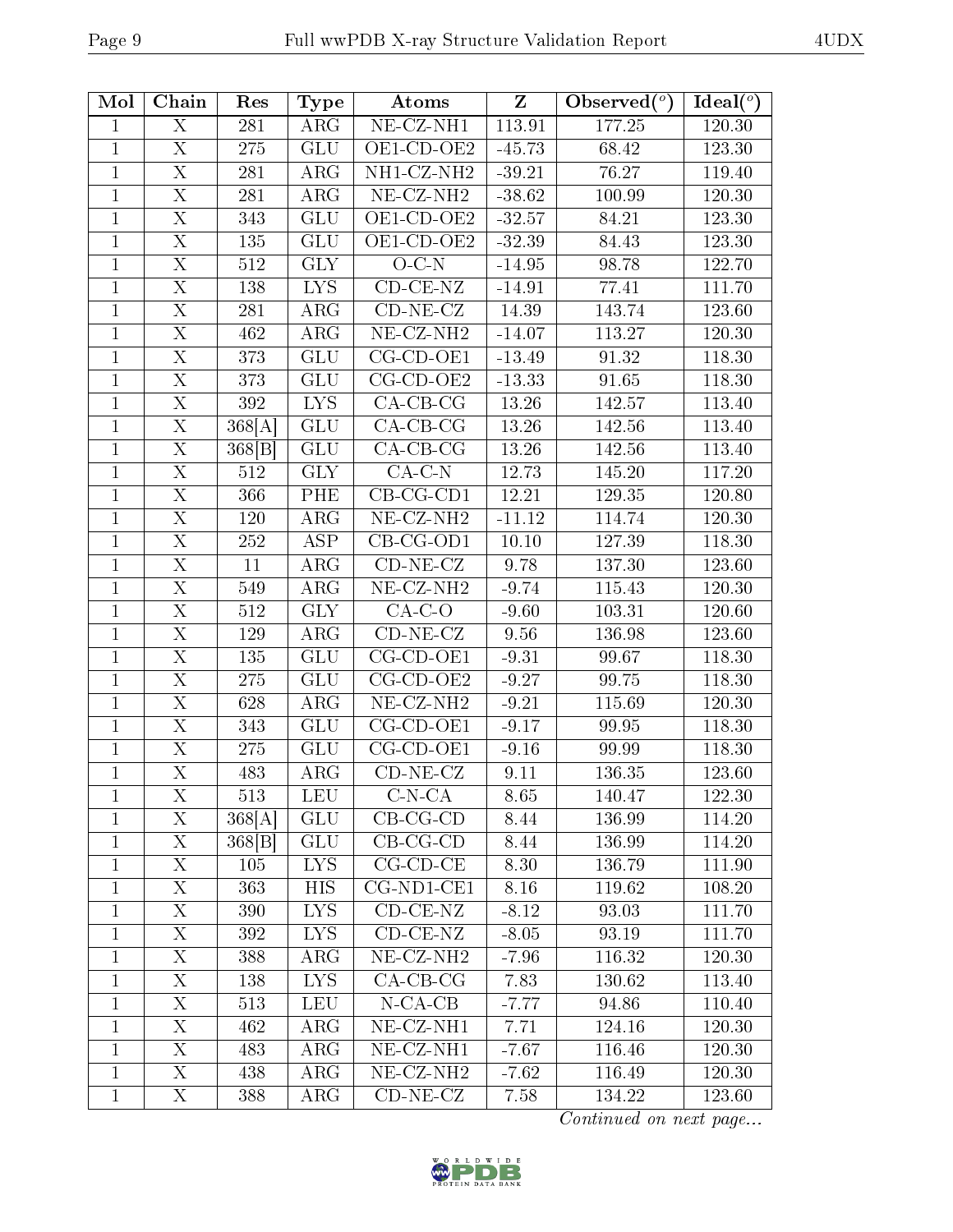|--|--|

| Mol            | contentava promo procto do pago<br>Chain | Res              | $_{\rm Type}$    | <b>Atoms</b>                   | $\overline{z}$ | $\mathrm{Observed}(^\text{o})$ | $\overline{\text{Ideal}({}^o)}$ |
|----------------|------------------------------------------|------------------|------------------|--------------------------------|----------------|--------------------------------|---------------------------------|
| $\mathbf{1}$   | $\overline{X}$                           | 331              | <b>TYR</b>       | $\overline{\text{CB-CG-CD1}}$  | 7.32           | 125.39                         | 121.00                          |
| $\mathbf{1}$   | $\overline{X}$                           | 368[A]           | GLU              | OE1-CD-OE2                     | $-7.26$        | 114.59                         | 123.30                          |
| $\overline{1}$ | $\overline{X}$                           | 368[B]           | GLU              | OE1-CD-OE2                     | $-7.26$        | 114.59                         | 123.30                          |
| $\mathbf{1}$   | $\overline{\mathrm{X}}$                  | 389              | $\rm{ARG}$       | $NE- CZ-NH2$                   | $-7.18$        | 116.71                         | 120.30                          |
| $\mathbf{1}$   | $\overline{\mathrm{X}}$                  | $\overline{322}$ | <b>GLY</b>       | $O-C-N$                        | $-6.95$        | 111.59                         | 122.70                          |
| $\mathbf{1}$   | $\overline{\mathrm{X}}$                  | 57               | $\rm{ARG}$       | NE-CZ-NH1                      | 6.85           | 123.72                         | 120.30                          |
| $\mathbf{1}$   | $\overline{\mathrm{X}}$                  | 366              | PHE              | $CB-CG-CD2$                    | $-6.74$        | 116.09                         | 120.80                          |
| $\mathbf{1}$   | $\overline{\mathrm{X}}$                  | 330              | <b>ASP</b>       | $CB-CG-OD1$                    | 6.69           | 124.32                         | 118.30                          |
| $\mathbf{1}$   | $\mathbf X$                              | 322              | <b>GLY</b>       | $C-N-CA$                       | 6.67           | 138.36                         | 121.70                          |
| $\mathbf{1}$   | $\overline{\mathrm{X}}$                  | 11               | $\rm{ARG}$       | $NE-CZ-NH2$                    | 6.51           | 123.56                         | 120.30                          |
| $\mathbf{1}$   | X                                        | 512              | <b>GLY</b>       | $C-N-CA$                       | 6.37           | 137.62                         | 121.70                          |
| $\overline{1}$ | $\overline{X}$                           | 261              | $\overline{HIS}$ | $CA-CB-CG$                     | $-6.35$        | 102.81                         | 113.60                          |
| $\mathbf{1}$   | $\overline{\mathrm{X}}$                  | 627              | <b>GLU</b>       | $CA-CB-CG$                     | 6.27           | 127.19                         | 113.40                          |
| $\mathbf{1}$   | $\overline{\mathrm{X}}$                  | 64[A]            | <b>GLU</b>       | $CG-CD-OE1$                    | 6.21           | 130.73                         | 118.30                          |
| $\mathbf{1}$   | $\overline{\mathrm{X}}$                  | 64[B]            | <b>GLU</b>       | $CG$ - $CD$ - $OE1$            | 6.21           | 130.73                         | 118.30                          |
| $\mathbf{1}$   | X                                        | 528              | ASP              | $CB-CG-OD2$                    | $-6.20$        | 112.72                         | 118.30                          |
| $\mathbf{1}$   | $\overline{\mathrm{X}}$                  | 120              | $\rm{ARG}$       | $CG$ - $CD$ - $NE$             | $-6.05$        | 99.10                          | 111.80                          |
| $\mathbf{1}$   | X                                        | 22               | $\rm{ARG}$       | $NE- CZ-NH2$                   | $-5.98$        | 117.31                         | 120.30                          |
| $\mathbf{1}$   | $\overline{\mathrm{X}}$                  | 83               | ASP              | $\overline{CB-CG-OD2}$         | $-5.97$        | 112.93                         | 118.30                          |
| $\mathbf{1}$   | $\overline{X}$                           | 153              | ASP              | $CB-CG-OD2$                    | $-5.94$        | 112.95                         | 118.30                          |
| $\mathbf{1}$   | $\overline{\mathrm{X}}$                  | 570              | TRP              | $\overline{CA-CB-CG}$          | 5.94           | 124.98                         | 113.70                          |
| $\mathbf{1}$   | $\overline{\mathrm{X}}$                  | 277              | <b>GLU</b>       | $\overline{\text{OE1-CD-OE2}}$ | 5.84           | 130.31                         | 123.30                          |
| $\mathbf{1}$   | $\mathbf X$                              | 463              | <b>LYS</b>       | $CD$ - $CE$ - $NZ$             | $-5.76$        | 98.45                          | 111.70                          |
| $\mathbf{1}$   | $\overline{\mathrm{X}}$                  | 542              | ARG              | $NE-CZ-NH2$                    | $-5.69$        | 117.46                         | 120.30                          |
| $\overline{1}$ | $\overline{\mathrm{X}}$                  | 331              | <b>TYR</b>       | $CG$ -CD1-CE1                  | 5.65           | 125.82                         | 121.30                          |
| $\overline{1}$ | $\overline{\mathrm{X}}$                  | 373              | <b>GLU</b>       | OE1-CD-OE2                     | 5.65           | 130.08                         | 123.30                          |
| $\mathbf{1}$   | $\overline{\mathrm{X}}$                  | $\overline{366}$ | PHE              | $CG-CD1-CE1$                   | 5.58           | 126.94                         | 120.80                          |
| $\mathbf{1}$   | $\mathbf X$                              | 64[A]            | <b>GLU</b>       | $CG$ - $CD$ - $OE2$            | $-5.56$        | 107.19                         | 118.30                          |
| $\mathbf{1}$   | $\overline{X}$                           | 64 B             | <b>GLU</b>       | $CG$ - $CD$ - $OE2$            | $-5.56$        | 107.19                         | 118.30                          |
| 1              | X.                                       | 628              | $\rm{ARG}$       | $CD-NE- CZ$                    | 5.44           | 131.21                         | 123.60                          |
| $\mathbf{1}$   | X                                        | 374              | <b>ASN</b>       | $CB-CG-OD1$                    | 5.39           | 132.37                         | 121.60                          |
| $\mathbf{1}$   | X                                        | 388              | $\rm{ARG}$       | NE-CZ-NH1                      | 5.35           | 122.98                         | 120.30                          |
| $\mathbf{1}$   | X                                        | 84               | $\rm{ARG}$       | NE-CZ-NH1                      | $-5.31$        | 117.65                         | 120.30                          |
| $\mathbf{1}$   | X                                        | 363              | <b>HIS</b>       | ND1-CG-CD2                     | $-5.27$        | 98.62                          | 106.00                          |
| $\mathbf{1}$   | X                                        | 11               | $\rm{ARG}$       | NH1-CZ-NH2                     | $-5.05$        | 113.85                         | 119.40                          |
| $\mathbf{1}$   | $X_{\cdot}$                              | 374              | <b>ASN</b>       | OD1-CG-ND2                     | $-5.00$        | 110.39                         | 121.90                          |

Continued from previous page.

There are no chirality outliers.

All (7) planarity outliers are listed below:

| Mol | ${\rm Chain \mid Res \mid Type}$ |  |  | Group     |  |
|-----|----------------------------------|--|--|-----------|--|
|     |                                  |  |  | Sidechain |  |
|     |                                  |  |  |           |  |

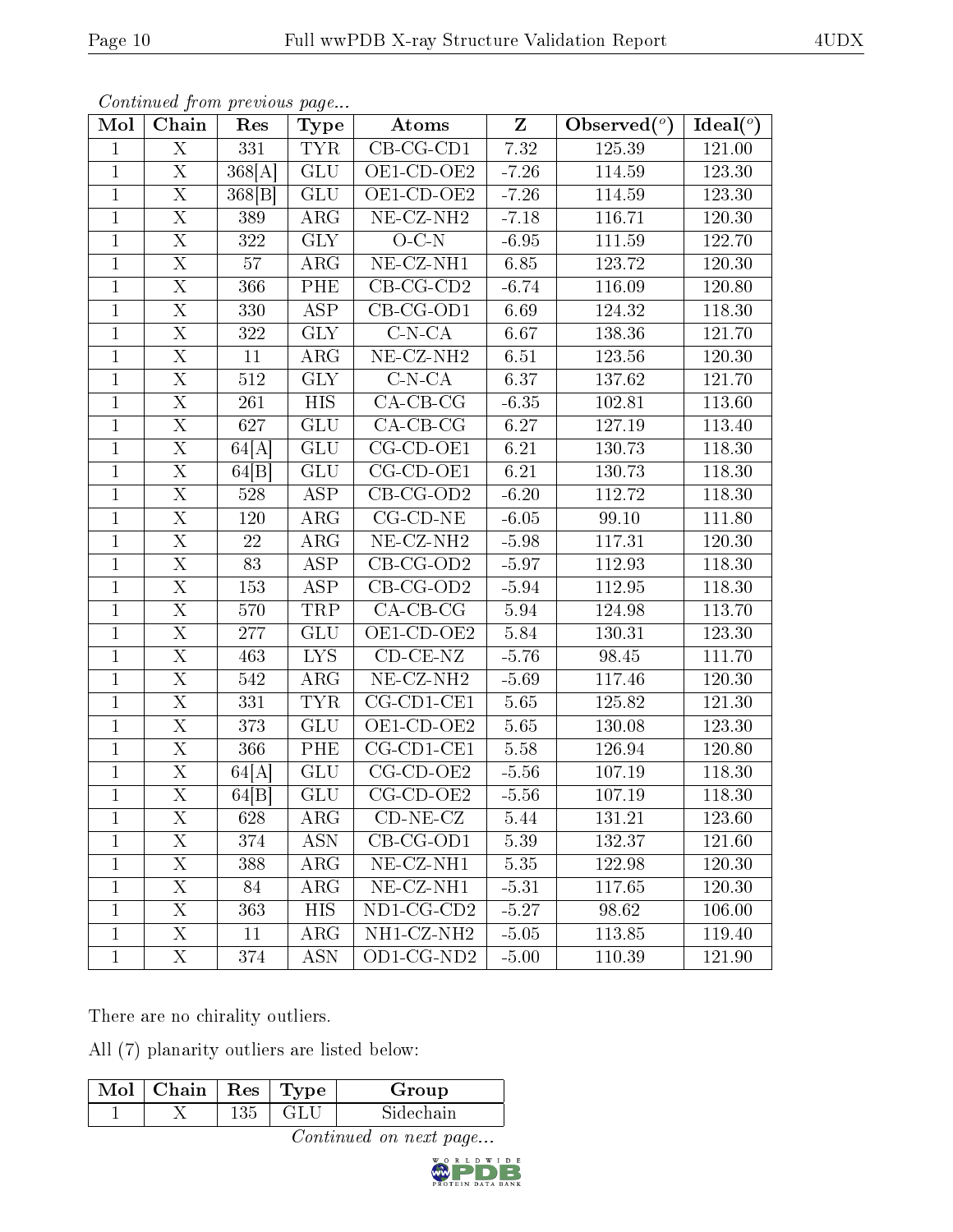| Mol | Chain | $\operatorname{Res}% \left( \mathcal{N}\right) \equiv\operatorname{Res}(\mathcal{N}_{0})\left( \mathcal{N}_{0}\right) ^{2}$ | Type             | Group              |
|-----|-------|-----------------------------------------------------------------------------------------------------------------------------|------------------|--------------------|
|     |       | 275                                                                                                                         | $\overline{GLU}$ | Sidechain          |
|     |       | 343                                                                                                                         | GLU              | Sidechain          |
|     |       | 373                                                                                                                         | GLU              | Sidechain          |
|     | Х     | 446                                                                                                                         | <b>CYS</b>       | Peptide            |
|     |       | 512                                                                                                                         | GLY              | Mainchain, Peptide |

Continued from previous page...

#### 5.2 Too-close contacts  $(i)$

In the following table, the Non-H and H(model) columns list the number of non-hydrogen atoms and hydrogen atoms in the chain respectively. The H(added) column lists the number of hydrogen atoms added and optimized by MolProbity. The Clashes column lists the number of clashes within the asymmetric unit, whereas Symm-Clashes lists symmetry related clashes.

| Mol |      | Chain   Non-H   $H (model)$ | H(added) | Clashes   Symm-Clashes |
|-----|------|-----------------------------|----------|------------------------|
|     | 4755 | 4742                        | 4894     |                        |
|     |      |                             |          |                        |
|     |      |                             |          |                        |
|     |      |                             |          |                        |
|     |      |                             |          |                        |
|     |      |                             |          |                        |
|     | 779  |                             |          |                        |
|     | 5559 | 4742                        |          |                        |

The all-atom clashscore is defined as the number of clashes found per 1000 atoms (including hydrogen atoms). The all-atom clashscore for this structure is 5.

All (44) close contacts within the same asymmetric unit are listed below, sorted by their clash magnitude.

| Atom-1             | Atom-2           | Interatomic<br>distance $(A)$ | Clash<br>overlap $(A)$ |
|--------------------|------------------|-------------------------------|------------------------|
| 1:X:281:ARG:CZ     | 1:X:281:ARG:NH1  | 2.06                          | 1.18                   |
| 1:X:281:ARG:CZ     | 1:X:281:ARG:NH2  | 2.17                          | 1.08                   |
| 1: X:512: GLY: C   | 1:X:512:GLY:O    | 1.99                          | 1.01                   |
| 1:X:138:LYS:NZ     | 1:X:138:LYS:CE   | 2.24                          | 0.99                   |
| 1:X:463:LYS:CE     | 1:X:463:LYS:NZ   | 2.25                          | 0.99                   |
| 1:X:392:LYS:CD     | 1:X:392:LYS:CE   | 2.41                          | 0.99                   |
| 1:X:390:LYS:CE     | 1: X:390: LYS:CD | 2.41                          | 0.99                   |
| 1:X:513:LEU:CA     | 1:X:513:LEU:CB   | 2.40                          | 0.99                   |
| 1:X:138:LYS:CD     | 1:X:138:LYS:CE   | 2.40                          | 0.98                   |
| 1:X:275:GLU:OE1    | 1:X:275:GLU:CD   | 2.02                          | 0.96                   |
| 1: X: 343: GLU: CD | 1:X:343:GLU:OE1  | 2.02                          | 0.96                   |

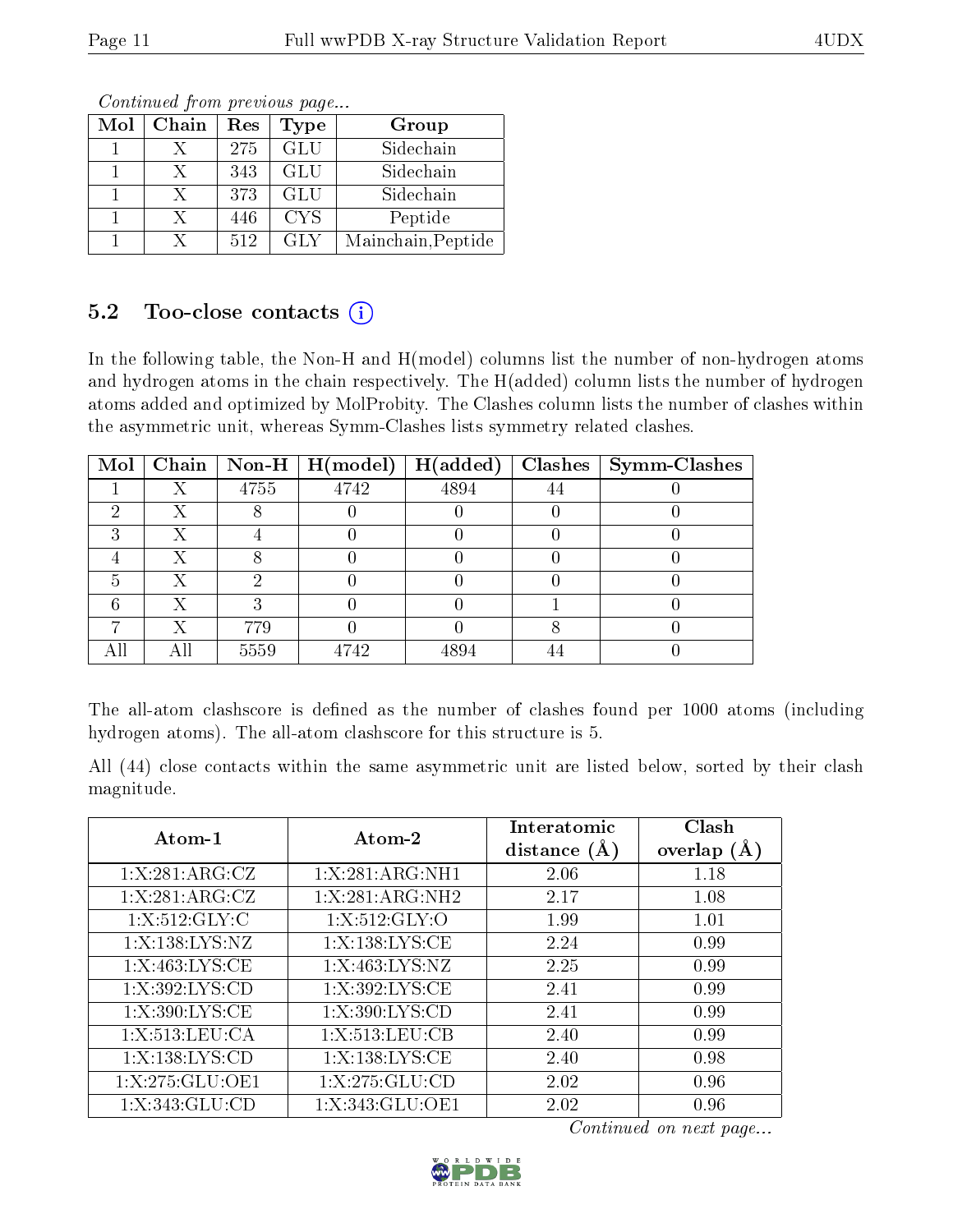| continuu jiont picclow pugu<br>Atom-1 | Atom-2              | Interatomic       | $\overline{\text{Clash}}$ |
|---------------------------------------|---------------------|-------------------|---------------------------|
|                                       |                     | distance $(\AA)$  | overlap $(\AA)$           |
| 1: X: 275: GLU: OE2                   | 1: X: 275: GLU: CD  | 2.03              | $0.\overline{96}$         |
| 1: X: 135: GLU: CD                    | $1:$ X:135:GLU:OE1  | 2.03              | 0.96                      |
| 1: X:373: GLU:CG                      | 1: X: 373: GLU: CD  | 2.39              | 0.90                      |
| 1:X:125:SER:HB3                       | 7:X:2283:HOH:O      | 1.86              | 0.76                      |
| 1:X:312:SER:HB2                       | 1:X:476[B]:CYS:SG   | 2.27              | 0.74                      |
| 1:X:445:GLY:O                         | 1:X:476[B]:CYS:HB2  | 1.88              | 0.72                      |
| 1:X:138:LYS:HE3                       | $1:$ X:140:GLU:HB2  | 1.73              | 0.71                      |
| 1:X:340[B]:THR:HG23                   | 7:X:2526:HOH:O      | 1.99              | $\overline{0.62}$         |
| 1:X:169:PRO:HB2                       | 7:X:2369:HOH:O      | 1.99              | $\overline{0.62}$         |
| $1: X:340[A]:\text{THR}:HG22$         | 7:X:2528:HOH:O      | 2.00              | 0.61                      |
| 1:X:526[A]:CYS:CB                     | 6:X:1005:CO2:C      | 2.78              | 0.61                      |
| 1: X: 508: GLY: CA                    | 1:X:513:LEU:HD11    | 2.33              | 0.59                      |
| 1: X:403: VAL:HGI1                    | 1: X:482[B]: MET:SD | $\overline{2.43}$ | 0.58                      |
| 1:X:372:VAL:HG12                      | 1: X:373: GLU:OE1   | $\overline{2.07}$ | 0.53                      |
| $1:\overline{X:482[B]:MET:HG2}$       | 1: X:487[B]: MET:SD | 2.48              | 0.53                      |
| $1: X:340[A]:\text{THR}:CG2$          | 7:X:2528:HOH:O      | 2.57              | 0.53                      |
| 1: X: 275: GLU: OE1                   | 1: X: 275: GLU: OE2 | 2.28              | 0.52                      |
| 1: X: 343: GLU: OE1                   | 1:X:343:GLU:OE2     | 2.28              | 0.51                      |
| 1:X:135:GLU:OE2                       | 1: X: 135: GLU: OE1 | 2.28              | 0.51                      |
| 1:X:482[B]: MET:CG                    | 1: X:487[B]: MET:SD | 2.99              | 0.51                      |
| 1: X: 281: ARG: NH1                   | 1: X: 281: ARG: NH2 | 2.61              | 0.49                      |
| 1:X:615:GLU:HG3                       | 7:X:2761:HOH:O      | 2.12              | 0.48                      |
| 1: X:512: GLY: HA2                    | 7:X:2693:HOH:O      | 2.15              | 0.46                      |
| 1:X:261:HIS:N                         | 1:X:296[B]:THR:OG1  | 2.49              | 0.45                      |
| 1:X:261:HIS:CD2                       | 1:X:295[A]:CYS:HB2  | 2.53              | 0.44                      |
| 1: X: 277: GLU: O                     | 1: X: 281: ARG: HG3 | 2.18              | 0.44                      |
| 1:X:266:SER:HB3                       | 1:X:296[B]:THR:CG2  | 2.48              | 0.43                      |
| 1:X:266:SER:HG                        | 1:X:296[B]:THR:HG23 | 1.84              | 0.43                      |
| 1:X:512:GLY:O                         | 1:X:513:LEU:N       | 2.49              | 0.42                      |
| 1:X:482[B]:MET:HG3                    | 1:X:487[B]:MET:SD   | 2.60              | 0.41                      |
| 1: X:373: GLU: HG2                    | 7:X:2296:HOH:O      | $\overline{2.21}$ | 0.41                      |
| 1: X:432: VAL: HA                     | 1:X:437:ILE:O       | $\overline{2.21}$ | 0.40                      |
| $1:\overline{X:487[B]:MET:SD}$        | 1:X:522:HIS:HB2     | 2.62              | 0.40                      |

Continued from previous page.

There are no symmetry-related clashes.

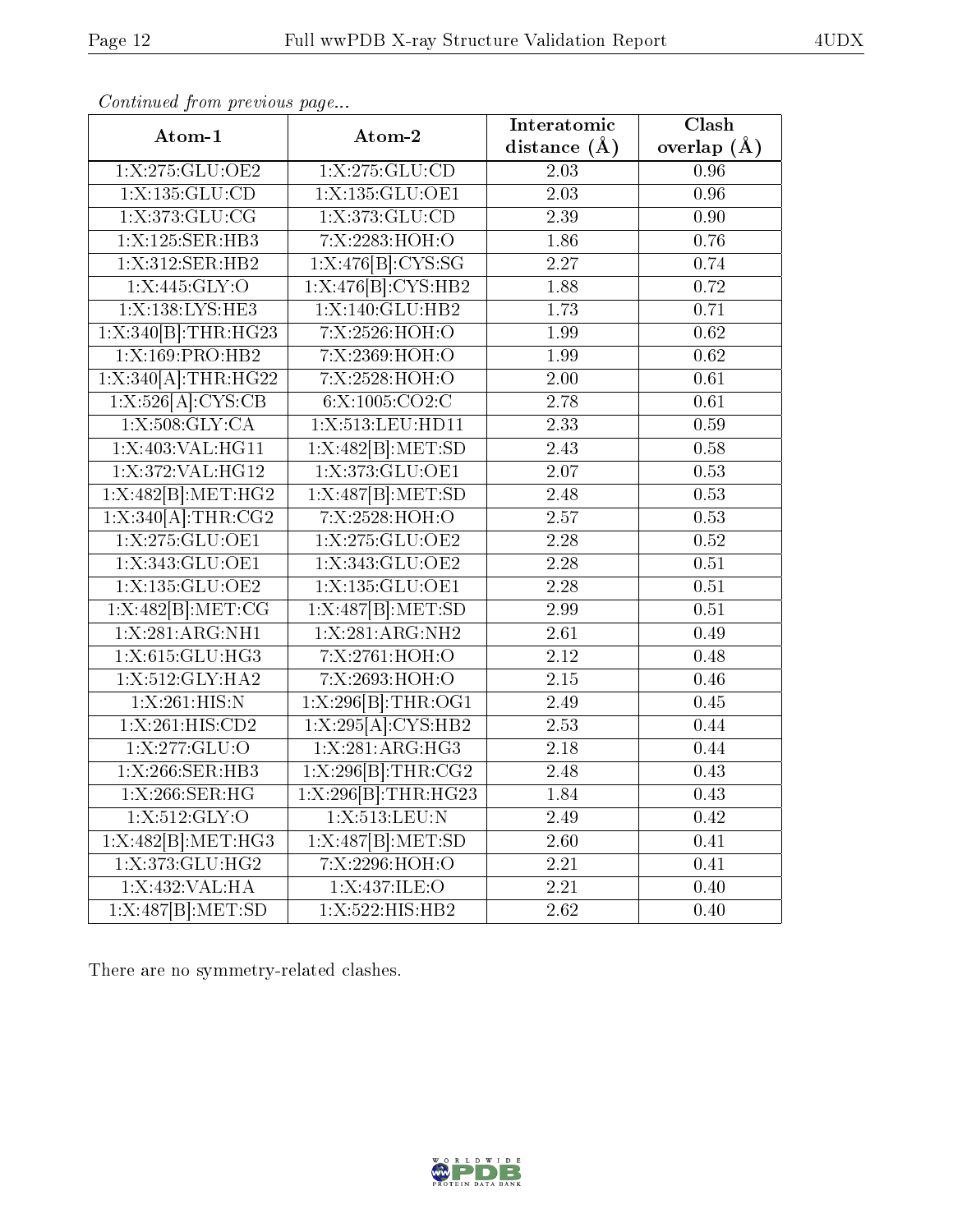### 5.3 Torsion angles (i)

#### 5.3.1 Protein backbone  $(i)$

In the following table, the Percentiles column shows the percent Ramachandran outliers of the chain as a percentile score with respect to all X-ray entries followed by that with respect to entries of similar resolution.

The Analysed column shows the number of residues for which the backbone conformation was analysed, and the total number of residues.

| $\mid$ Mol $\mid$ Chain $\mid$ | Analysed                                                |  | Favoured   Allowed   Outliers   Percentiles |
|--------------------------------|---------------------------------------------------------|--|---------------------------------------------|
|                                | $^{+653/636}$ (103\%)   628 (96\%)   23 (4\%)   2 (0\%) |  | $\vert 41 \vert \vert 14 \vert$             |

All (2) Ramachandran outliers are listed below:

| Mol | Chain | Res  | Type |
|-----|-------|------|------|
|     |       |      |      |
|     |       | ៈ។ ស |      |

#### 5.3.2 Protein sidechains  $(i)$

In the following table, the Percentiles column shows the percent sidechain outliers of the chain as a percentile score with respect to all X-ray entries followed by that with respect to entries of similar resolution.

The Analysed column shows the number of residues for which the sidechain conformation was analysed, and the total number of residues.

| $\text{Mol} \mid \text{Chain}$ | Analysed                       |          | Rotameric   Outliers   Percentiles |  |
|--------------------------------|--------------------------------|----------|------------------------------------|--|
|                                | $518/498$ (104\%)   509 (98\%) | $9(2\%)$ | 25<br>60                           |  |

All (9) residues with a non-rotameric sidechain are listed below:

| Mol | Chain | Res    | <b>Type</b> |
|-----|-------|--------|-------------|
| 1   | Х     | 277    | GLU         |
| 1   | Х     | 368[A] | GLU         |
| 1   | X     | 368 B  | GLU         |
| 1   | Х     | 373    | GLU         |
| 1   | X     | 392    | LYS         |
| 1   | X     | 463    | <b>LYS</b>  |
| 1   | Х     | 513    | LEU         |
| 1   | X     | 522    | HIS         |
|     | X     | 599    | SER.        |

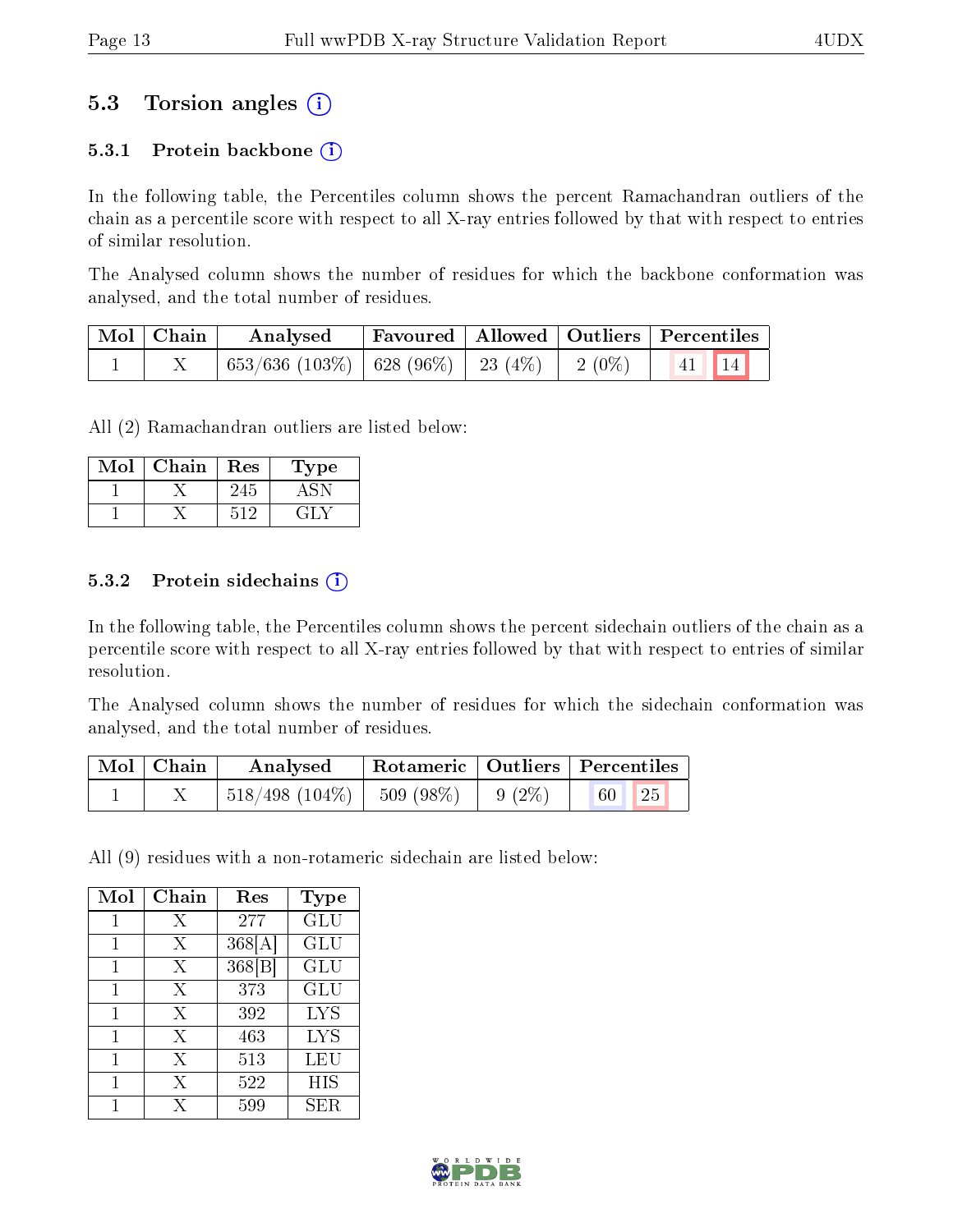Some sidechains can be flipped to improve hydrogen bonding and reduce clashes. There are no such sidechains identified.

#### 5.3.3 RNA  $(i)$

There are no RNA molecules in this entry.

#### 5.4 Non-standard residues in protein, DNA, RNA chains (i)

There are no non-standard protein/DNA/RNA residues in this entry.

#### 5.5 Carbohydrates  $(i)$

There are no carbohydrates in this entry.

#### 5.6 Ligand geometry  $(i)$

Of 6 ligands modelled in this entry, 2 are monoatomic - leaving 4 for Mogul analysis.

In the following table, the Counts columns list the number of bonds (or angles) for which Mogul statistics could be retrieved, the number of bonds (or angles) that are observed in the model and the number of bonds (or angles) that are dened in the Chemical Component Dictionary. The Link column lists molecule types, if any, to which the group is linked. The Z score for a bond length (or angle) is the number of standard deviations the observed value is removed from the expected value. A bond length (or angle) with  $|Z| > 2$  is considered an outlier worth inspection. RMSZ is the root-mean-square of all Z scores of the bond lengths (or angles).

| Mol            |                 | Chain | Bond lengths<br>Link<br>Res |       |         | Bond angles |                              |                          |      |             |
|----------------|-----------------|-------|-----------------------------|-------|---------|-------------|------------------------------|--------------------------|------|-------------|
|                | Type            |       |                             |       | Counts  | <b>RMSZ</b> | # $ Z  > 2$                  | Counts                   | RMSZ | # $ Z  > 2$ |
| 6              | CO <sub>2</sub> |       | $1005\,$                    | 5.4   | 2,2,2   | 3.24        | $2(100\%)$                   | 0,1,1                    | 0.00 |             |
| 3              | <b>FES</b>      |       | $1002\,$                    |       | 0.4.4   | 0.00        | $\overline{\phantom{a}}$     | $\blacksquare$           |      |             |
| $\overline{2}$ | SF4             | Χ     | 1001                        |       | 0,12,12 | 0.00        | $\blacksquare$               | $\overline{\phantom{a}}$ |      |             |
| 4              | WCC             |       | $1003\,$                    | 1.5.6 | 0,12,12 | 0.00        | $\qquad \qquad \blacksquare$ |                          |      |             |

In the following table, the Chirals column lists the number of chiral outliers, the number of chiral centers analysed, the number of these observed in the model and the number defined in the Chemical Component Dictionary. Similar counts are reported in the Torsion and Rings columns. '-' means no outliers of that kind were identified.

| Mol |     |      |                                   | $Type   Chain   Res   Link   Christmas   Torsions$ | Rings   |
|-----|-----|------|-----------------------------------|----------------------------------------------------|---------|
|     | FES | 1002 | <b>Contract Contract Contract</b> | $\sim$                                             |         |
|     | SF4 | 1001 | $\sim$                            |                                                    | 0/6/5/5 |

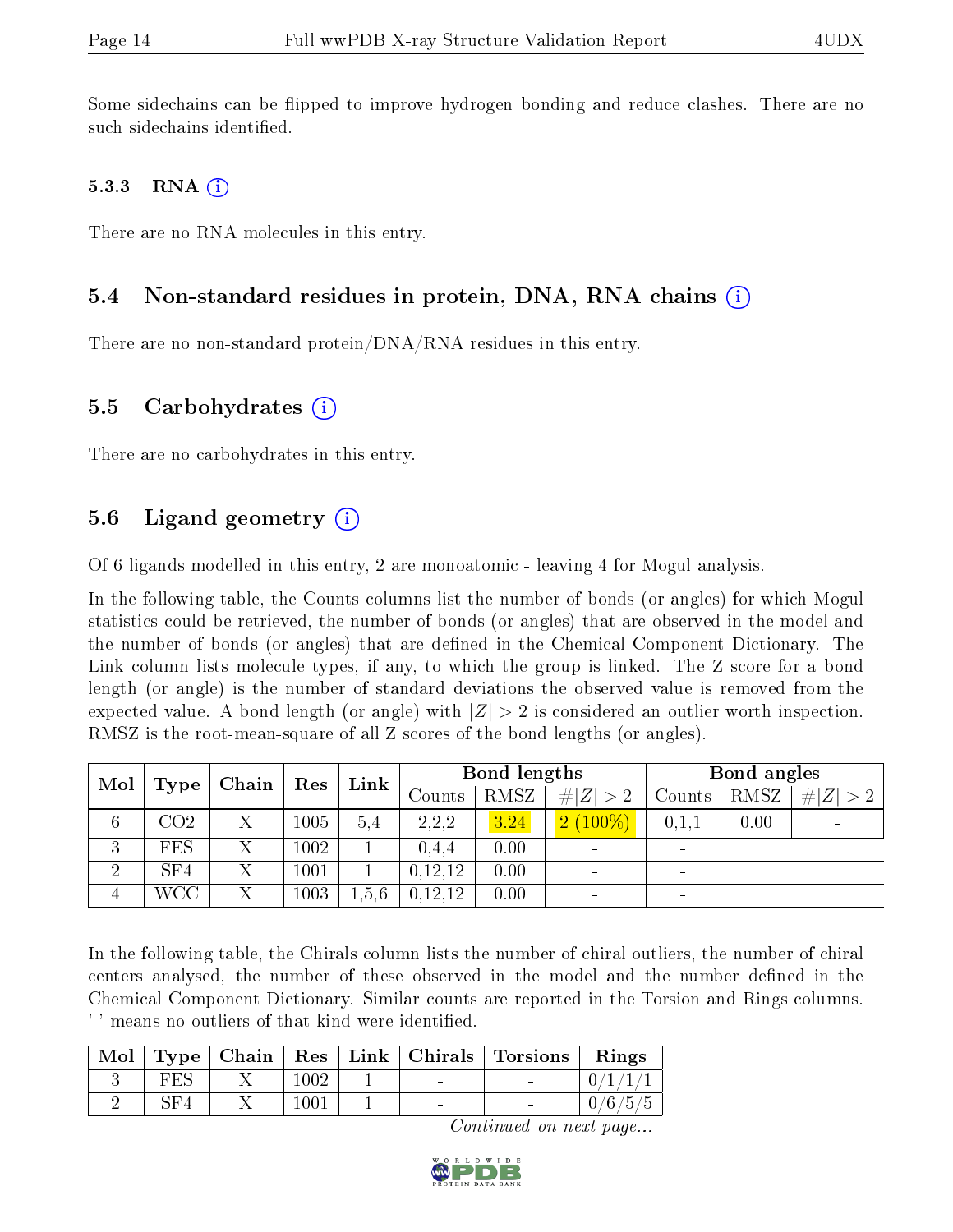Continued from previous page...

|            |  |                | Mol   Type   Chain   Res   Link   Chirals   Torsions   Rings |         |
|------------|--|----------------|--------------------------------------------------------------|---------|
| <b>WCC</b> |  | $1003$   1.5.6 |                                                              | 0/6/5/5 |

All (2) bond length outliers are listed below:

| $\text{Mol}$ |      |                    | $\vert$ Chain $\vert$ Res $\vert$ Type $\vert$ Atoms $\vert$ | $\mathbf{Z}$ | $\vert$ Observed( $\AA$ ) $\vert$ Ideal( $\AA$ ) |  |
|--------------|------|--------------------|--------------------------------------------------------------|--------------|--------------------------------------------------|--|
|              | 1005 | $\sim$ CO2 $^{-1}$ | $O1-C$                                                       | $\vert 3.29$ |                                                  |  |
|              | 1005 | CO <sub>2</sub>    | $O2-C$                                                       | 13.20        |                                                  |  |

There are no bond angle outliers.

There are no chirality outliers.

There are no torsion outliers.

There are no ring outliers.

1 monomer is involved in 1 short contact:

|  |                 | Mol   Chain   Res   Type   Clashes   Symm-Clashes |
|--|-----------------|---------------------------------------------------|
|  | $1005 \mid CO2$ |                                                   |

#### 5.7 [O](https://www.wwpdb.org/validation/2017/XrayValidationReportHelp#nonstandard_residues_and_ligands)ther polymers (i)

There are no such residues in this entry.

#### 5.8 Polymer linkage issues  $(i)$

There are no chain breaks in this entry.

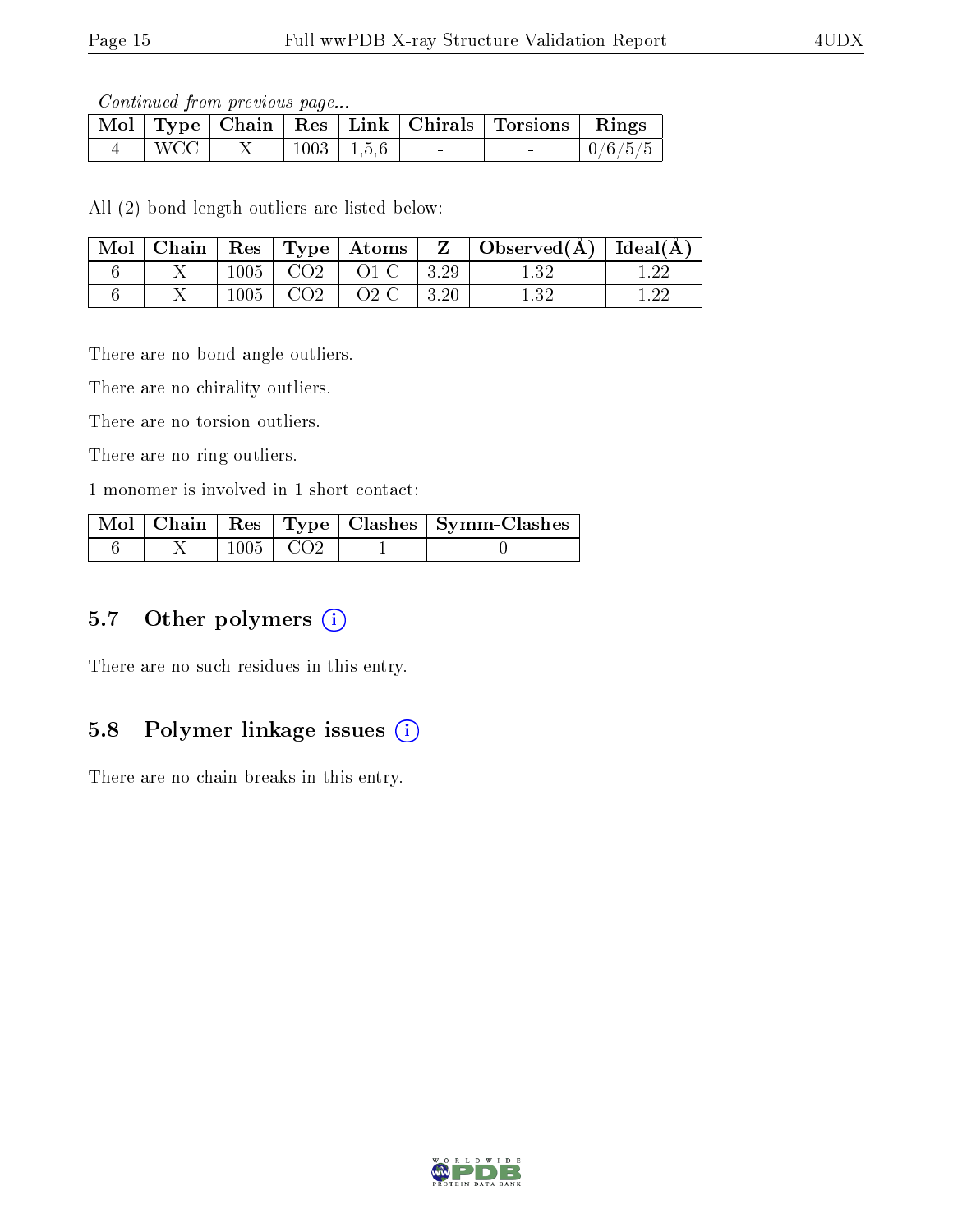### 6 Fit of model and data  $\left( \cdot \right)$

### 6.1 Protein, DNA and RNA chains (i)

In the following table, the column labelled  $#RSRZ>2'$  contains the number (and percentage) of RSRZ outliers, followed by percent RSRZ outliers for the chain as percentile scores relative to all X-ray entries and entries of similar resolution. The OWAB column contains the minimum, median,  $95<sup>th</sup>$  percentile and maximum values of the occupancy-weighted average B-factor per residue. The column labelled  $Q< 0.9$  lists the number of (and percentage) of residues with an average occupancy less than 0.9.

| $\mid$ Mol $\mid$ Chain | Analysed      | $<$ RSRZ $>$ | $\#\mathrm{RSRZ}{>}2$                                                                                | $\mid$ OWAB(Å <sup>2</sup> ) $\mid$ Q<0.9 $\mid$ |  |
|-------------------------|---------------|--------------|------------------------------------------------------------------------------------------------------|--------------------------------------------------|--|
|                         | 633/636 (99%) | $-0.51$      | $\begin{array}{ c c c c c c c c c } \hline 3 & (0\%) & 91 & 87 & 6, 11, 32, 81 \ \hline \end{array}$ |                                                  |  |

All (3) RSRZ outliers are listed below:

| Mol | Chain | $\parallel$ Res $\parallel$ | $\top$ Type | <b>RSRZ</b> |
|-----|-------|-----------------------------|-------------|-------------|
|     |       | 513                         | LEU         | 5.5         |
|     |       | 512                         | GLY         | 4.5         |
|     |       | 514                         | GLY         | 3.6         |

#### 6.2 Non-standard residues in protein, DNA, RNA chains  $(i)$

There are no non-standard protein/DNA/RNA residues in this entry.

#### 6.3 Carbohydrates (i)

There are no carbohydrates in this entry.

#### 6.4 Ligands  $(i)$

In the following table, the Atoms column lists the number of modelled atoms in the group and the number defined in the chemical component dictionary. The B-factors column lists the minimum, median,  $95<sup>th</sup>$  percentile and maximum values of B factors of atoms in the group. The column labelled  $Q< 0.9$ ' lists the number of atoms with occupancy less than 0.9.

| Mol | Type  | Chain | Res     | Atoms | <b>RSCC</b> | RSR  | $_1$ B-factors( $\mathrm{A}^{z_1}$ | $\mathrm{Q}{<}0.9$ |
|-----|-------|-------|---------|-------|-------------|------|------------------------------------|--------------------|
|     | CO2   |       | 1005    | 3/3   | 0.98        | 0.13 | 8,8,8,9                            |                    |
|     | WCC . |       | 1003    | 8/8   | $1.00\,$    | 0.07 | 6,7,8,9                            |                    |
|     | FE2   |       | 1004 B  |       | 1.00        | 0.04 | 8,8,8,8                            |                    |
|     | FE2   |       | 1004[A] |       | $1.00\,$    | 0.04 | 18, 18, 18, 18                     |                    |